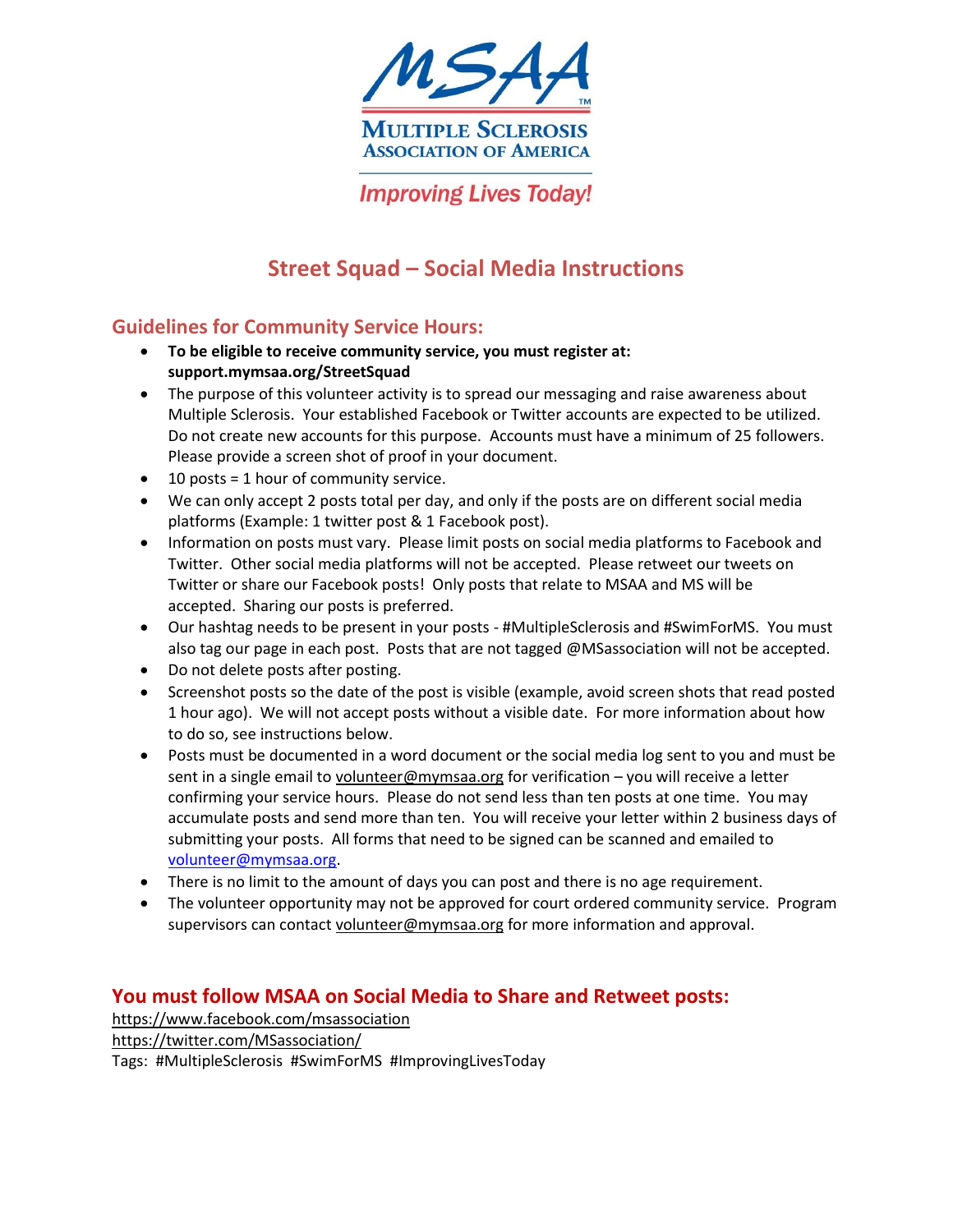### **Important Information:**

## **You must follow all guidelines mentioned above in order to receive community service hours. MSAA will not be able to confirm any hours otherwise.**

#### **Social Media Tips & Tricks:**

- To hashtag your posts, please put #MultipleSclerosis #SwimForMS or #ImprovingLivesToday at the end of each post.
- To tag us in your posts, you must first be following our social media account. Then put @MSassociation after each post.

#### *For example, your post would look like this:*

**#MultipleSclerosis Association of America is a leading resource for the entire MS community, improving lives today. Follow @MSassociation**

- To screen shot your posts with the date, you will need to do so from a desktop rather than a mobile device. If the date is not visible, please follow the steps listed below:
	- o **For Facebook:** roll your mouse over the time if it says posted Just Now, or 1 hour ago, hold your mouse over that and the date will become visible.
	- o **For Twitter:** click on the post and it will bring you to another page that has just that one post – the date will be visible.

#### **How to Screen Shot Posts:**

To record your social media posts, you will need to screen shot each post.

- 1. Open a Microsoft Word Document.
- 2. Save the document name as your First and Last name.
- 3. On your internet browser, log into the social media accounts which you have posted for Street Squad.
- 4. Scroll over the posts so they are visible on your computer screen.
- 5. Using your Print Screen button on your keyboard, take a Screen Shot of your screen.
- 6. See the keyboard image below for the Print Screen button location. To use the Print Screen button, all you need to do it press it once.
- 7. Then go into your Word Document, go to File, click Paste and the image of your screen will appear in the document. Do this for every post.
- 8. Please put all posts in one document. You must have a minimum of ten posts to submit.
- 9. Attach the document to your email, send to [volunteer@mymsaa.org](mailto:volunteer@mymsaa.org) when completed.